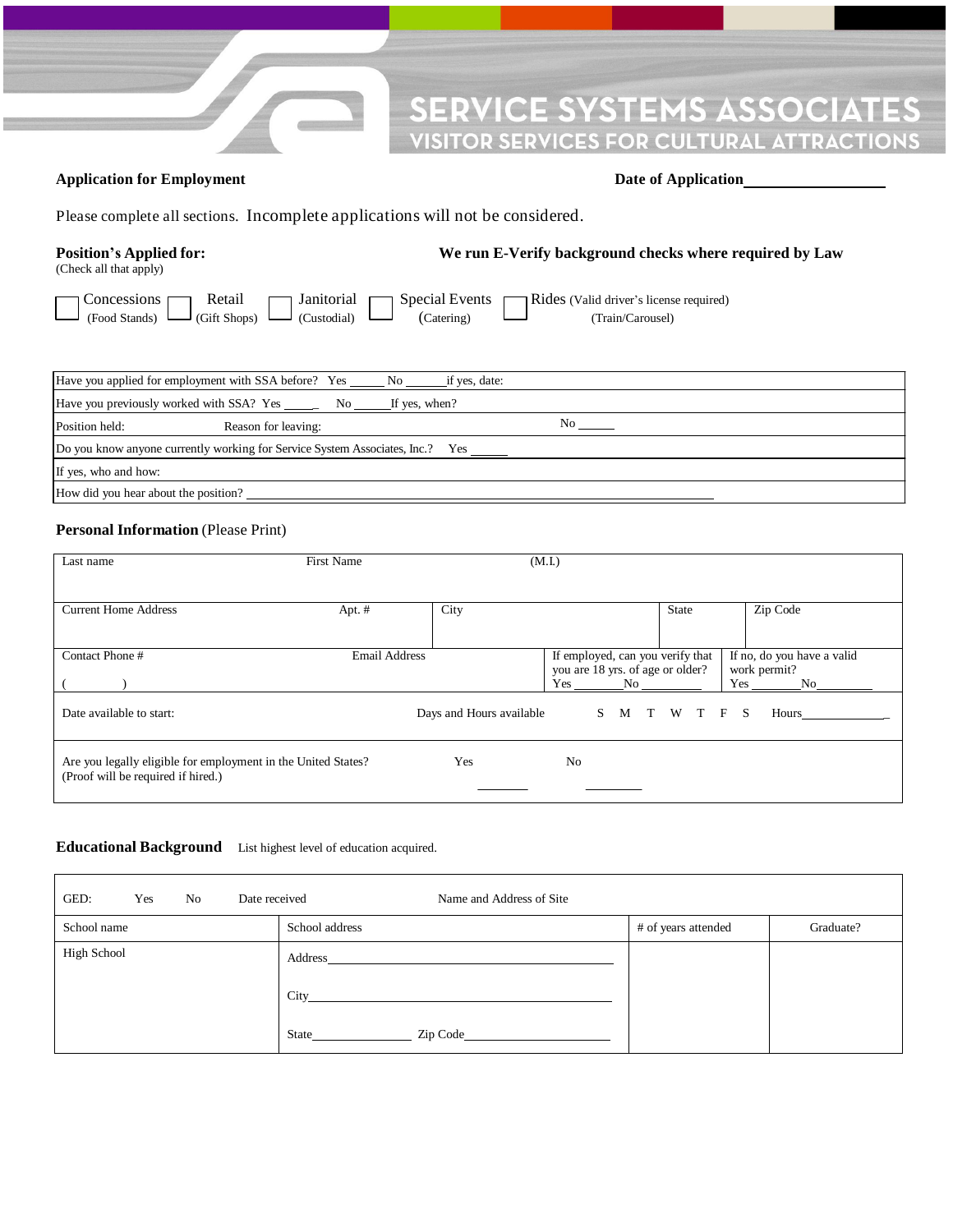# **SERVICE SYSTEMS ASSOCIATES**<br>VISITOR SERVICES FOR CULTURAL ATTRACTIONS

| College or Technical School | Address            |              |  |
|-----------------------------|--------------------|--------------|--|
|                             | City               | Degree/Major |  |
|                             | <b>State</b> State |              |  |
| Trade or Graduate School    | Address            |              |  |
|                             | <b>City</b> City   | Degree/Major |  |
|                             | <b>State</b> State |              |  |

**Employment History** List present and past employment, beginning with the most recent. (Include military service.)

 $\blacksquare$ 

| May we contact Present Employer?<br>No<br>Yes                      |                                                                                                                                                                                                                                                        |                            |        |                      |                    |
|--------------------------------------------------------------------|--------------------------------------------------------------------------------------------------------------------------------------------------------------------------------------------------------------------------------------------------------|----------------------------|--------|----------------------|--------------------|
| Dates                                                              | Employer                                                                                                                                                                                                                                               |                            | Duties | Pay Rate             | Reason for leaving |
| Current/<br><b>Most Recent</b>                                     | Name                                                                                                                                                                                                                                                   |                            |        | Start                |                    |
| Job                                                                | Address                                                                                                                                                                                                                                                |                            |        | \$                   |                    |
| From:                                                              |                                                                                                                                                                                                                                                        |                            |        | Finish               |                    |
| To:                                                                | State                                                                                                                                                                                                                                                  | Zip Code                   |        | \$                   |                    |
| Telephone                                                          |                                                                                                                                                                                                                                                        | Supervisor: Name and Title |        |                      |                    |
|                                                                    | May we contact This Employer?                                                                                                                                                                                                                          | Yes<br>No                  |        |                      |                    |
| Dates                                                              | Employer                                                                                                                                                                                                                                               |                            | Duties | Pay Rate             | Reason for leaving |
| Current/<br><b>Most Recent</b>                                     | Name<br>Zip Code<br>State                                                                                                                                                                                                                              |                            |        | Start                |                    |
| Job                                                                |                                                                                                                                                                                                                                                        |                            |        | $\mathbb{S}$         |                    |
| From:                                                              |                                                                                                                                                                                                                                                        |                            |        | Finish               |                    |
| To:                                                                |                                                                                                                                                                                                                                                        |                            |        | $\mathbb{S}$         |                    |
| Supervisor: Name and Title<br>Telephone<br>$\sqrt{2}$<br>$\lambda$ |                                                                                                                                                                                                                                                        |                            |        |                      |                    |
|                                                                    | May we contact This Employer?                                                                                                                                                                                                                          | Yes<br>No                  |        |                      |                    |
| Dates                                                              | Employer                                                                                                                                                                                                                                               |                            | Duties | Pay Rate             | Reason for leaving |
| Current/<br><b>Most Recent</b>                                     | Name<br>Address<br>$City$ and $City$ and $f$ and $f$ and $f$ and $f$ and $f$ and $f$ and $f$ and $f$ and $f$ and $f$ and $f$ and $f$ and $f$ and $f$ and $f$ and $f$ and $f$ and $f$ and $f$ and $f$ and $f$ and $f$ and $f$ and $f$ and $f$ and $f$ a |                            |        | Start                |                    |
| Job                                                                |                                                                                                                                                                                                                                                        |                            |        | $\frac{\sqrt{2}}{2}$ |                    |
| From:                                                              |                                                                                                                                                                                                                                                        |                            |        | Finish               |                    |
| To:                                                                |                                                                                                                                                                                                                                                        |                            |        | $\mathbb{S}$         |                    |
| Supervisor: Name and Title<br>Telephone                            |                                                                                                                                                                                                                                                        |                            |        |                      |                    |
| $\lambda$                                                          |                                                                                                                                                                                                                                                        |                            |        |                      |                    |

#### **Professional License/Certification**

Professional License/Certification Date received Date received License/Certification # License/certified in State of\_\_\_\_\_\_\_\_\_\_\_\_